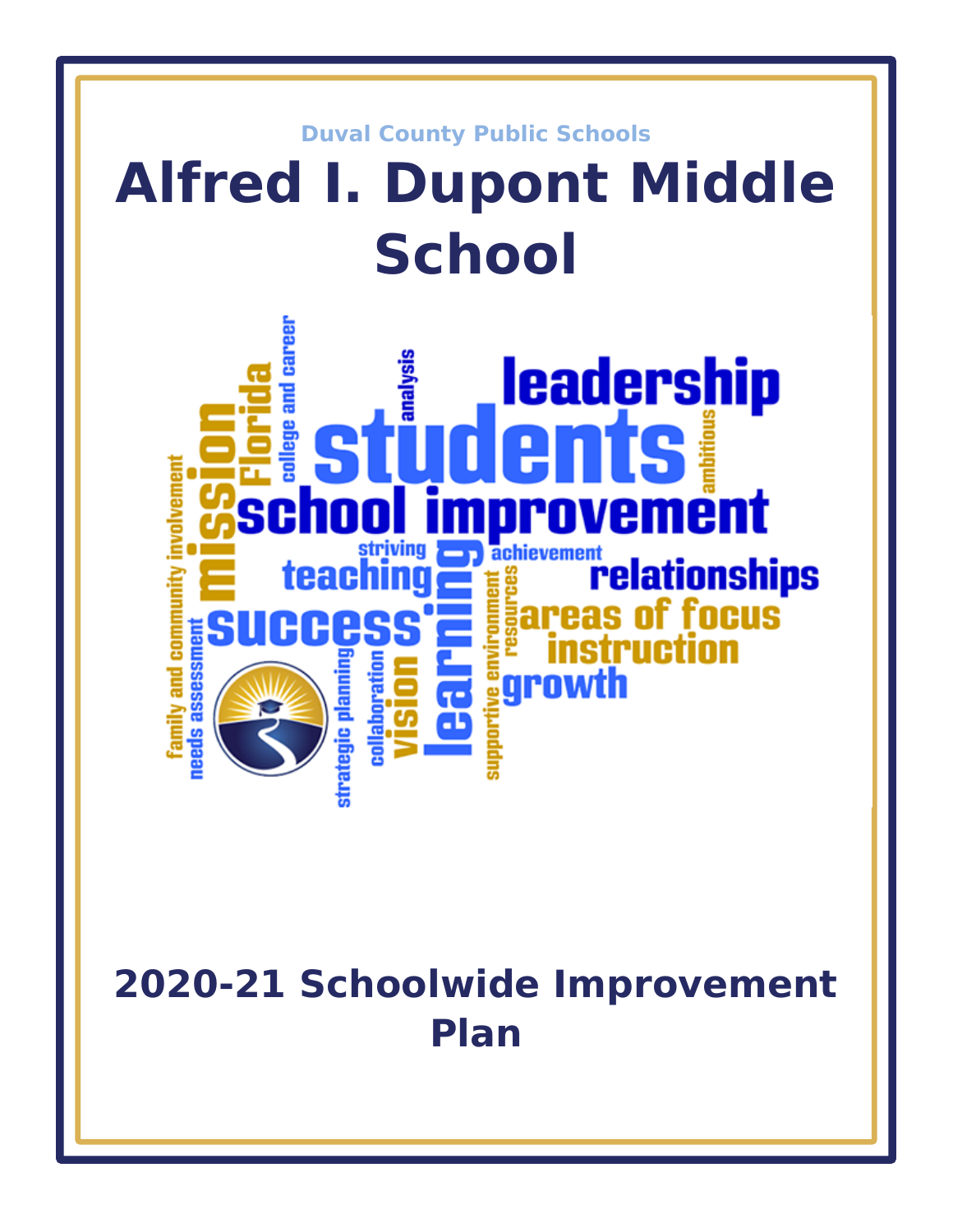# **Table of Contents**

| <b>School Demographics</b>                | 3  |
|-------------------------------------------|----|
| <b>Purpose and Outline of the SIP</b>     | 4  |
| <b>School Information</b>                 | 5  |
| <b>Needs Assessment</b>                   | 8  |
| <b>Planning for Improvement</b>           | 14 |
| <b>Positive Culture &amp; Environment</b> | 17 |
| <b>Budget to Support Goals</b>            | 18 |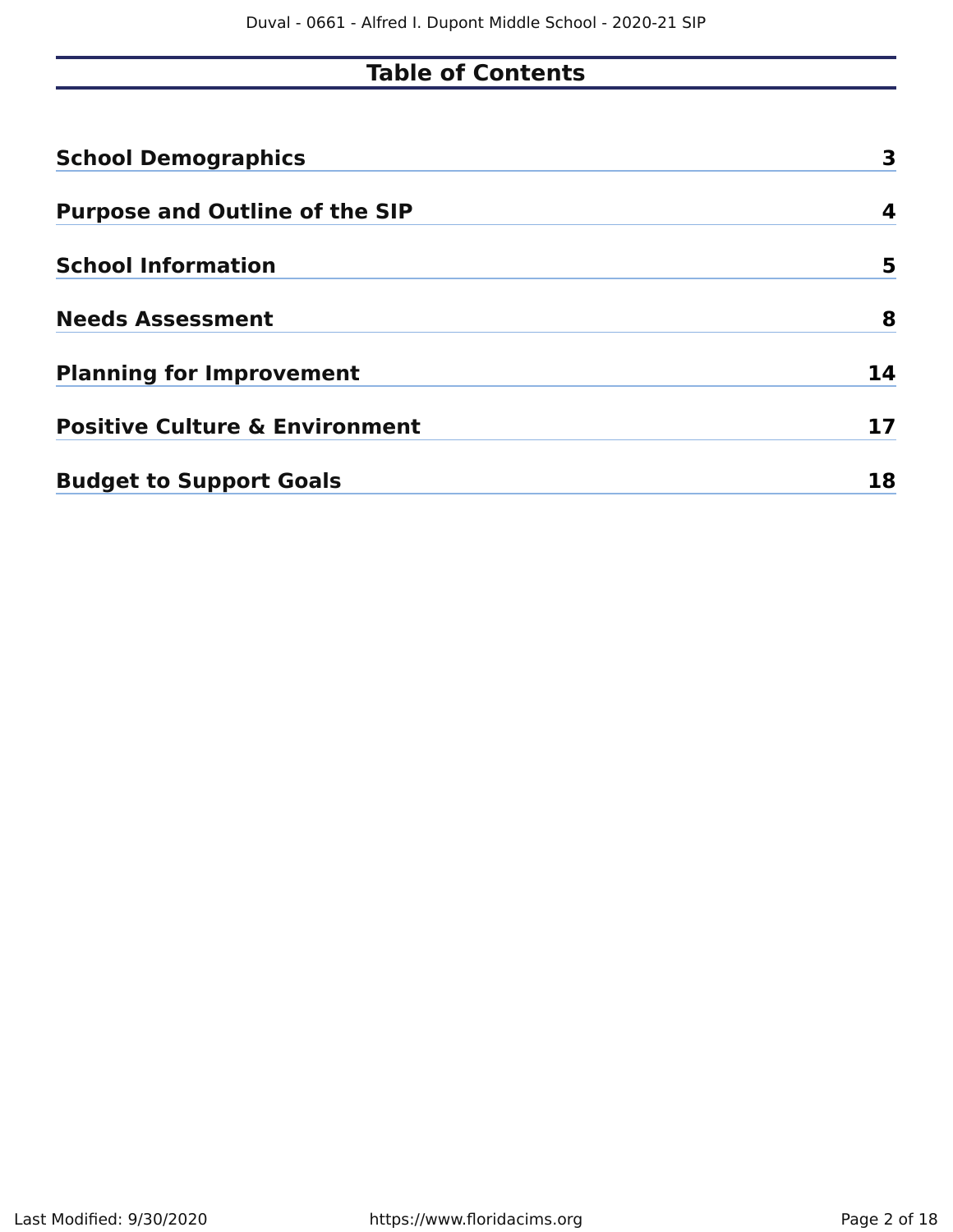# **Alfred I. Dupont Middle School**

2710 DUPONT AVE, Jacksonville, FL 32217

http://www.duvalschools.org/dupont

<span id="page-2-0"></span>**Demographics**

# **Principal: Marilyn Barnwell M** Start Date for this Principal: 7/30/2020

| <b>2019-20 Status</b><br>(per MSID File)                                                                                            | Active                                                                                                                                                                                                                                                              |
|-------------------------------------------------------------------------------------------------------------------------------------|---------------------------------------------------------------------------------------------------------------------------------------------------------------------------------------------------------------------------------------------------------------------|
| <b>School Type and Grades Served</b><br>(per MSID File)                                                                             | Middle School<br>$6 - 8$                                                                                                                                                                                                                                            |
| <b>Primary Service Type</b><br>(per MSID File)                                                                                      | K-12 General Education                                                                                                                                                                                                                                              |
| 2018-19 Title I School                                                                                                              | Yes                                                                                                                                                                                                                                                                 |
| <b>2018-19 Economically</b><br><b>Disadvantaged (FRL) Rate</b><br>(as reported on Survey 3)                                         | 100%                                                                                                                                                                                                                                                                |
| 2018-19 ESSA Subgroups Represented<br>(subgroups with 10 or more students)<br>(subgroups in orange are below the federal threshold) | <b>Asian Students</b><br><b>Black/African American Students</b><br>Economically Disadvantaged Students<br><b>English Language Learners</b><br><b>Hispanic Students</b><br><b>Multiracial Students</b><br><b>Students With Disabilities</b><br><b>White Students</b> |
|                                                                                                                                     | 2018-19: $C(45%)$                                                                                                                                                                                                                                                   |
|                                                                                                                                     | 2017-18: C (49%)                                                                                                                                                                                                                                                    |
| <b>School Grades History</b>                                                                                                        | 2016-17: $C(42%)$                                                                                                                                                                                                                                                   |
|                                                                                                                                     | 2015-16: $C(41%)$                                                                                                                                                                                                                                                   |
| 2019-20 School Improvement (SI) Information*                                                                                        |                                                                                                                                                                                                                                                                     |
| <b>SI Region</b>                                                                                                                    | Northeast                                                                                                                                                                                                                                                           |
| <b>Regional Executive Director</b>                                                                                                  | <b>Dustin Sims</b>                                                                                                                                                                                                                                                  |
| <b>Turnaround Option/Cycle</b>                                                                                                      | N/A                                                                                                                                                                                                                                                                 |
| <b>Year</b>                                                                                                                         |                                                                                                                                                                                                                                                                     |
| <b>Support Tier</b>                                                                                                                 |                                                                                                                                                                                                                                                                     |
| <b>ESSA Status</b>                                                                                                                  | <b>TS&amp;I</b>                                                                                                                                                                                                                                                     |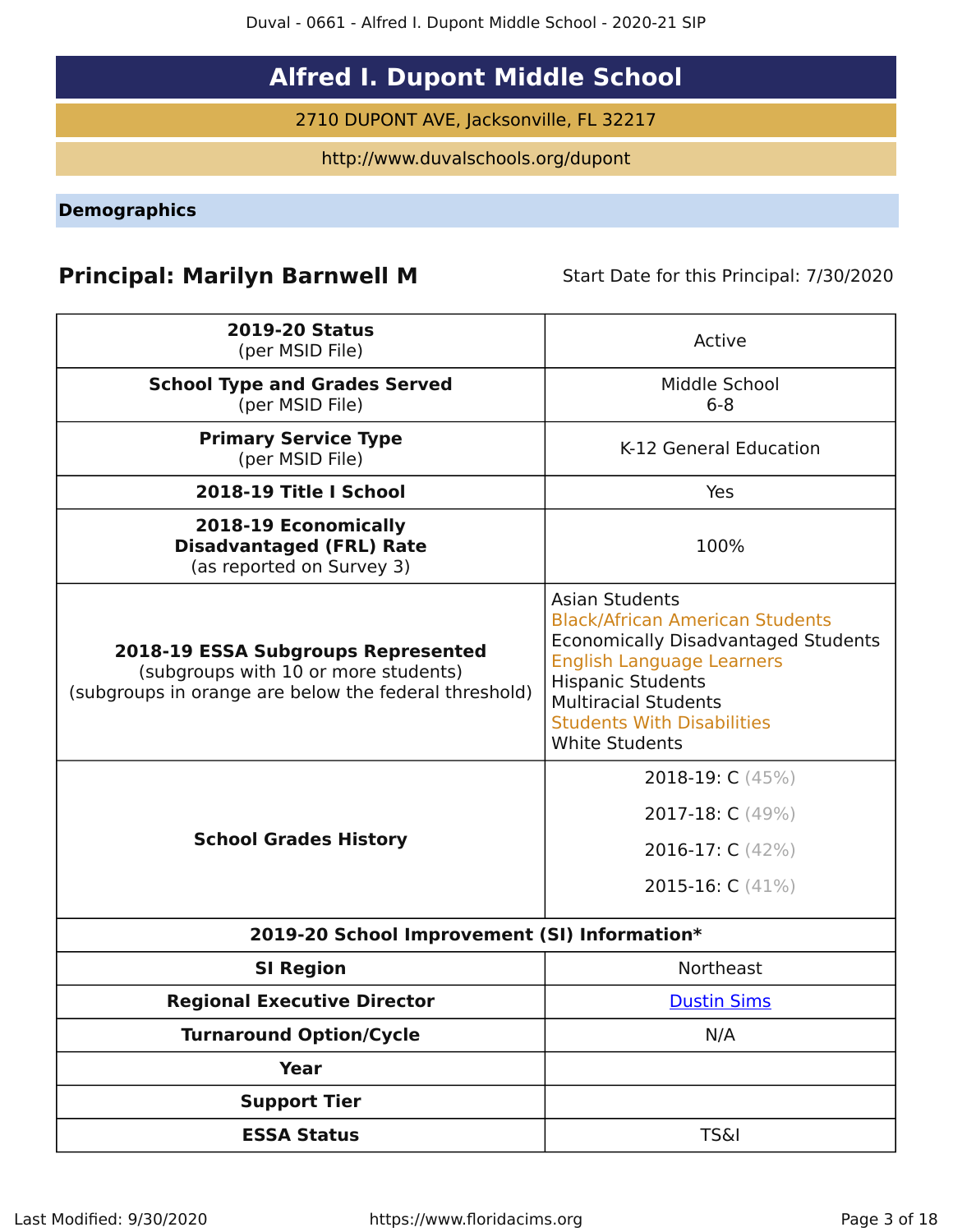\* As defined under Rule 6A-1.099811, Florida Administrative Code. For more information, [click](/downloads?category=da-forms) [here](/downloads?category=da-forms).

#### **School Board Approval**

This plan is pending approval by the Duval County School Board.

#### **SIP Authority**

Section 1001.42(18), Florida Statutes, requires district school boards to annually approve and require implementation of a Schoolwide Improvement Plan (SIP) for each school in the district that has a school grade of D or F. This plan is also a requirement for Targeted Support and Improvement (TS&I) and Comprehensive Support and Improvement (CS&I) schools pursuant to 1008.33 F.S. and the Every Student Succeeds Act (ESSA).

To be designated as TS&I, a school must have one or more ESSA subgroup(s) with a Federal Index below 41%. This plan shall be approved by the district. There are three ways a school can be designated as CS&I:

- 1. have a school grade of D or F
- 2. have a graduation rate of 67% or lower
- 3. have an overall Federal Index below 41%.

For these schools, the SIP shall be approved by the district as well as the Bureau of School Improvement.

The Florida Department of Education (FDOE) SIP template meets all statutory and rule requirements for traditional public schools and incorporates all components required for schools receiving Title I funds. This template is required by State Board of Education Rule 6A-1.099811, Florida Administrative Code, for all non-charter schools with a current grade of D or F, or a graduation rate 67% or less. Districts may opt to require a SIP using a template of its choosing for schools that do not fit the aforementioned conditions. This document was prepared by school and district leadership using the FDOE's school improvement planning web application located at [www.floridacims.org.](https://www.floridacims.org)

#### <span id="page-3-0"></span>**Purpose and Outline of the SIP**

The SIP is intended to be the primary artifact used by every school with stakeholders to review data, set goals, create an action plan and monitor progress. The Florida Department of Education encourages schools to use the SIP as a "living document" by continually updating, refining and using the plan to guide their work throughout the year. This printed version represents the SIP as of the "Date Modified" listed in the footer.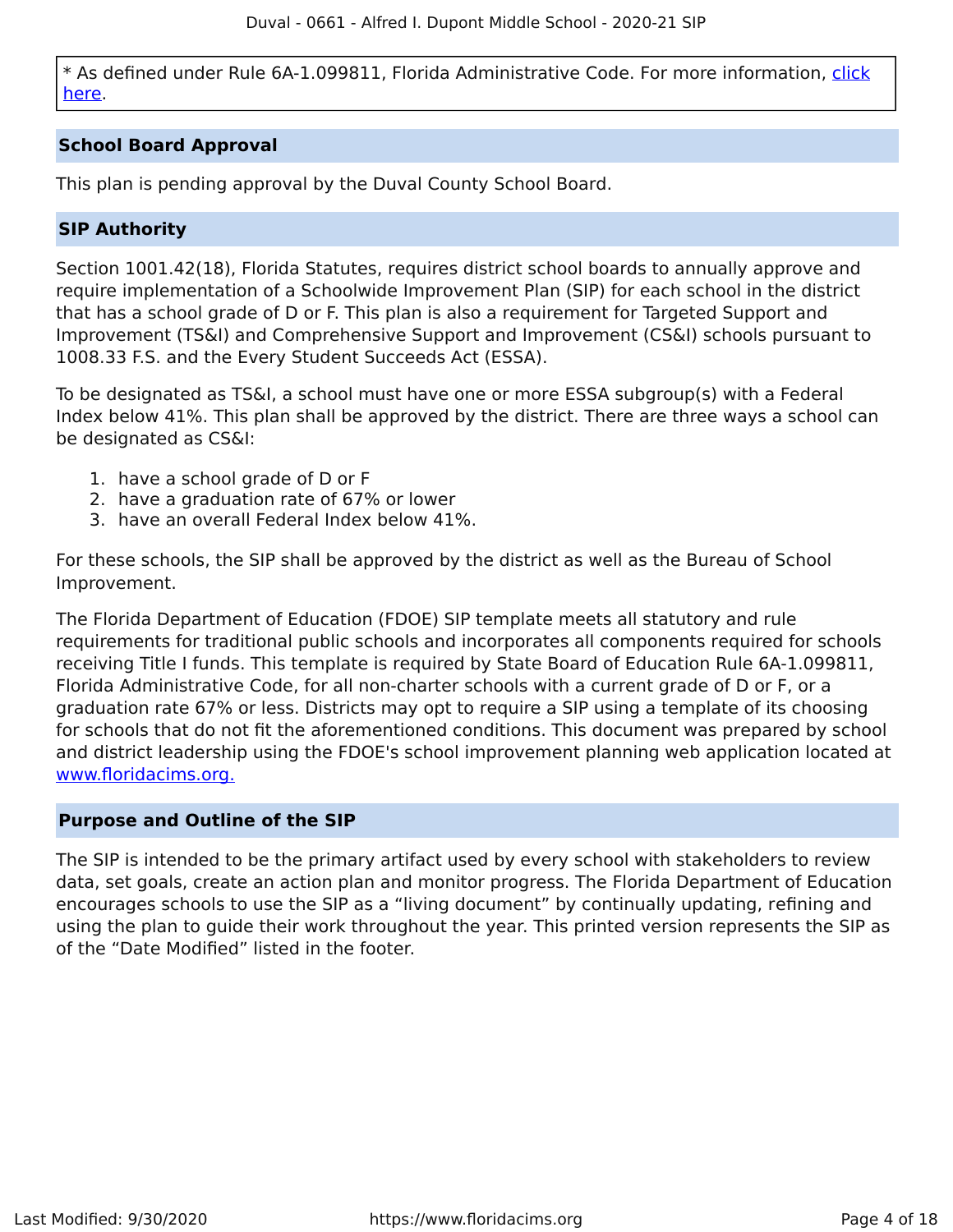#### **Part I: School Information**

#### <span id="page-4-0"></span>**School Mission and Vision**

#### **Provide the school's mission statement**

Our mission is to create a learning community promoting the acquisition of skills which empower students to fully participate in a complex global marketplace.

#### **Provide the school's vision statement**

Students will advance from duPont Middle School to high school with the skills necessary for academic and personal success.

#### **School Leadership Team**

#### **Membership**

Identify the name, email address, position title, and job duties/responsibilities for each member of the school leadership team.**:**

| <b>Name</b>          | <b>Title</b>           | <b>Job Duties and Responsibilities</b>                               |
|----------------------|------------------------|----------------------------------------------------------------------|
| Barnwell,<br>Marilyn | Principal              | Implement and monitor all school-wide programs<br>including Title I. |
| Bilgili, Ebru        | Assistant<br>Principal |                                                                      |
| Moore, Allen         | Assistant<br>Principal |                                                                      |
| Seebol,<br>Sharon    | Teacher, ESE           |                                                                      |
|                      |                        |                                                                      |

#### **Demographic Information**

#### **Principal start date**

Thursday 7/30/2020, Marilyn Barnwell M

**Number of teachers with a 2019 3-year aggregate or a 1-year Algebra state VAM rating of Highly Effective.** Note: For UniSIG Supplemental Teacher Allocation, teachers must have at least 10 student assessments.  $\Omega$ 

**Number of teachers with a 2019 3-year aggregate or a 1-year Algebra state VAM rating of Effective.** Note: For UniSIG Supplemental Teacher Allocation, teachers must have at least 10 student assessments.

1

#### **Total number of teacher positions allocated to the school**

57

#### **Demographic Data**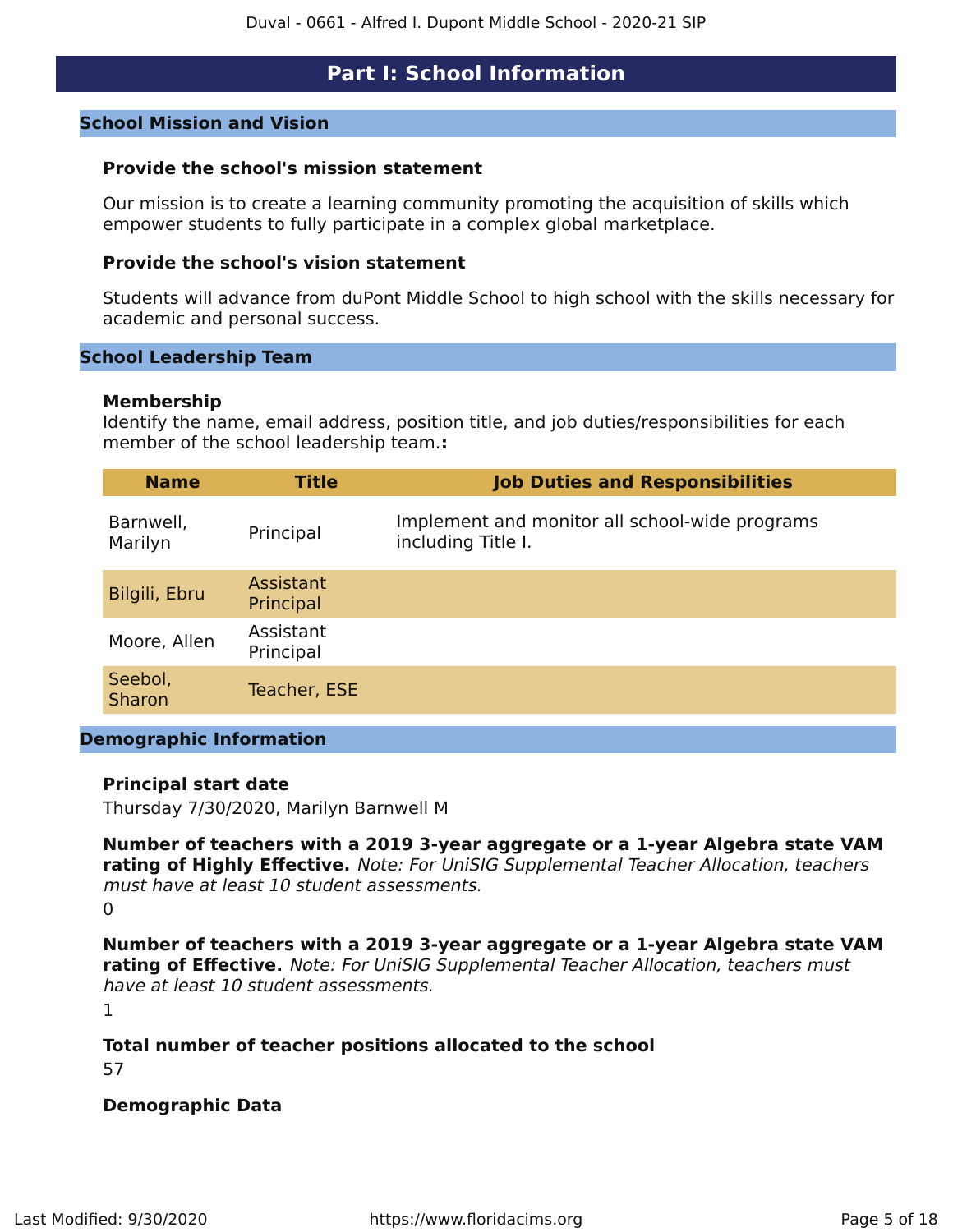| <b>2020-21 Status</b><br>(per MSID File)                                                                                                      | Active                                                                                                                                                                                                                                                                               |
|-----------------------------------------------------------------------------------------------------------------------------------------------|--------------------------------------------------------------------------------------------------------------------------------------------------------------------------------------------------------------------------------------------------------------------------------------|
| <b>School Type and Grades Served</b><br>(per MSID File)                                                                                       | Middle School<br>$6 - 8$                                                                                                                                                                                                                                                             |
| <b>Primary Service Type</b><br>(per MSID File)                                                                                                | K-12 General Education                                                                                                                                                                                                                                                               |
| 2018-19 Title I School                                                                                                                        | Yes                                                                                                                                                                                                                                                                                  |
| 2018-19 Economically<br><b>Disadvantaged (FRL) Rate</b><br>(as reported on Survey 3)                                                          | 100%                                                                                                                                                                                                                                                                                 |
| <b>2018-19 ESSA Subgroups Represented</b><br>(subgroups with 10 or more students)<br>(subgroups in orange are below the federal<br>threshold) | <b>Asian Students</b><br><b>Black/African American Students</b><br><b>Economically Disadvantaged</b><br><b>Students</b><br><b>English Language Learners</b><br><b>Hispanic Students</b><br><b>Multiracial Students</b><br><b>Students With Disabilities</b><br><b>White Students</b> |
| <b>School Grades History</b>                                                                                                                  | 2018-19: $C(45%)$<br>2017-18: $C(49%)$<br>2016-17: $C(42%)$<br>2015-16: $C(41%)$                                                                                                                                                                                                     |
| 2019-20 School Improvement (SI) Information*                                                                                                  |                                                                                                                                                                                                                                                                                      |
| <b>SI Region</b>                                                                                                                              | <b>Northeast</b>                                                                                                                                                                                                                                                                     |
| <b>Regional Executive Director</b>                                                                                                            | <b>Dustin Sims</b>                                                                                                                                                                                                                                                                   |
| <b>Turnaround Option/Cycle</b>                                                                                                                | N/A                                                                                                                                                                                                                                                                                  |
| Year                                                                                                                                          |                                                                                                                                                                                                                                                                                      |
| <b>Support Tier</b>                                                                                                                           |                                                                                                                                                                                                                                                                                      |
| <b>ESSA Status</b>                                                                                                                            | <b>TS&amp;I</b>                                                                                                                                                                                                                                                                      |
| * As defined under Rule 6A-1.099811, Florida Administrative Code. For more information,<br>click here.                                        |                                                                                                                                                                                                                                                                                      |

#### **Early Warning Systems**

#### **Current Year**

**The number of students by grade level that exhibit each early warning indicator listed:**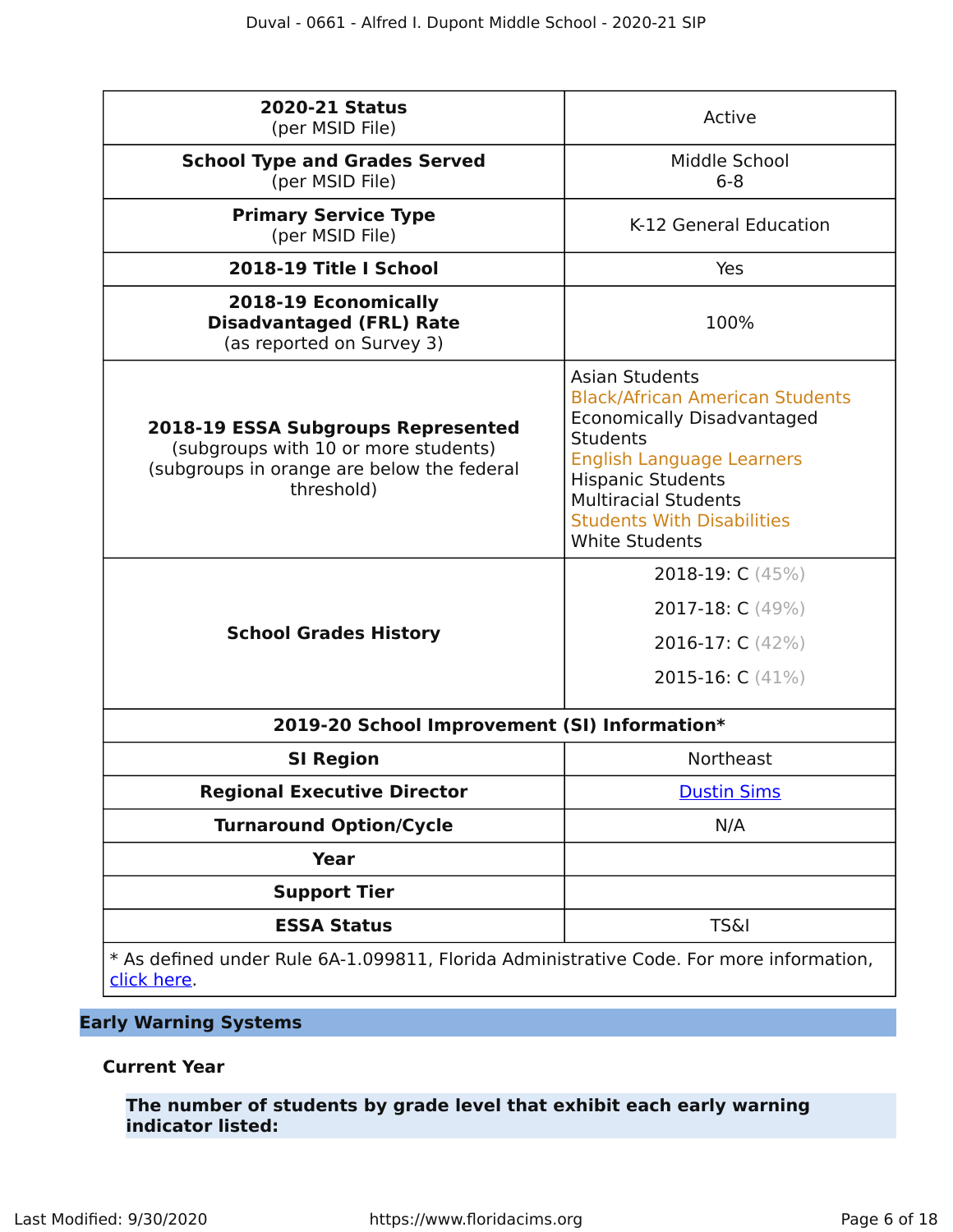| <b>Indicator</b>                             | <b>Grade Level</b> |          |                |          |     |          |     |  |  |          |                              |            |                |              |
|----------------------------------------------|--------------------|----------|----------------|----------|-----|----------|-----|--|--|----------|------------------------------|------------|----------------|--------------|
|                                              |                    |          |                |          |     |          |     |  |  |          | K 1 2 3 4 5 6 7 8 9 10 11 12 |            |                | <b>Total</b> |
| Number of students enrolled                  |                    | $\Omega$ |                |          |     | 00000000 |     |  |  |          | - 0                          | $\Omega$   | $\overline{0}$ |              |
| Attendance below 90 percent                  |                    |          |                |          |     |          |     |  |  |          | 00000000000                  | $\bullet$  | _ റ            |              |
| One or more suspensions                      |                    | $\Omega$ | $\Omega$       |          |     |          |     |  |  |          | 00000000                     | $\Omega$   | $\overline{0}$ |              |
| Course failure in ELA                        |                    | $\Omega$ |                |          |     | 00000000 |     |  |  |          | <b>O</b>                     | $\Omega$   | - 0            |              |
| Course failure in Math                       |                    | $\Omega$ |                |          |     |          |     |  |  |          | $00000000000$                | $\Omega$   | $\overline{0}$ |              |
| Level 1 on 2019 statewide ELA<br>assessment  |                    |          |                |          |     |          |     |  |  |          | 0 0 0 0 0 0 0 0 0 0          | <u>ີ ດ</u> | - 0            |              |
| Level 1 on 2019 statewide Math<br>assessment |                    | $\Omega$ | $\overline{0}$ | $\Omega$ | - 0 | - 0      | 000 |  |  | $\Omega$ | $\Omega$                     |            | $\Omega$       |              |

#### **The number of students with two or more early warning indicators:**

| <b>Indicator</b> |  |  |  |  | <b>Grade Level</b> |  |                              |              |
|------------------|--|--|--|--|--------------------|--|------------------------------|--------------|
|                  |  |  |  |  |                    |  | K 1 2 3 4 5 6 7 8 9 10 11 12 | <b>Total</b> |
|                  |  |  |  |  |                    |  |                              |              |

#### **The number of students identified as retainees:**

| <b>Indicator</b>                       | <b>Grade Level</b> |  |  |  |  |  |  |  |  |  |  |                              |  |              |
|----------------------------------------|--------------------|--|--|--|--|--|--|--|--|--|--|------------------------------|--|--------------|
|                                        |                    |  |  |  |  |  |  |  |  |  |  | K 1 2 3 4 5 6 7 8 9 10 11 12 |  | <b>Total</b> |
| <b>Retained Students: Current Year</b> |                    |  |  |  |  |  |  |  |  |  |  | 0 0 0 0 0 0 0 0 0 0 0 0 0    |  |              |
|                                        |                    |  |  |  |  |  |  |  |  |  |  |                              |  |              |

#### **Date this data was collected or last updated**

Thursday 7/30/2020

#### **Prior Year - As Reported**

#### **The number of students by grade level that exhibit each early warning indicator:**

| <b>Indicator</b>                  |  | <b>Grade Level</b>                                     |  |                |  |                |               |                      |  |          |                |                                     |                |              |  |  |
|-----------------------------------|--|--------------------------------------------------------|--|----------------|--|----------------|---------------|----------------------|--|----------|----------------|-------------------------------------|----------------|--------------|--|--|
|                                   |  |                                                        |  |                |  |                | K 1 2 3 4 5 6 | 7 8 9 10 11 12       |  |          |                |                                     |                | <b>Total</b> |  |  |
| Number of students enrolled       |  | $0\quad 0\quad 0\quad 0$                               |  |                |  |                |               | 0 0 291 280 306 0    |  |          | $\overline{0}$ | $\overline{0}$                      | $\bigcirc$     | 877          |  |  |
| Attendance below 90 percent       |  | $0\quad 0\quad 0\quad 0\quad 0\quad 0$                 |  |                |  |                |               | 8 28 31 0            |  |          | - O            | $\begin{matrix} 0 & 0 \end{matrix}$ |                | 67           |  |  |
| One or more suspensions           |  | $\begin{array}{ccccccccc}\n0 & 0 & 0 & 0\n\end{array}$ |  |                |  | $\overline{0}$ |               | 74 94 97             |  | $\Omega$ | - 0            | $\Omega$                            | $\overline{0}$ | 265          |  |  |
| Course failure in ELA or Math     |  | $0000000$                                              |  |                |  |                | $-6$          | $4 \quad 11 \quad 0$ |  |          | <b>O</b>       | $\begin{matrix} 0 & 0 \end{matrix}$ |                | 21           |  |  |
| Level 1 on statewide assessment 0 |  | $0\,0$                                                 |  | $\overline{0}$ |  |                |               | 0 0 243 253 222      |  | $\Omega$ |                |                                     |                |              |  |  |

#### **The number of students with two or more early warning indicators:**

| <b>Indicator</b>                        | <b>Grade Level</b> |  |  |  |  |  |                              |  |  |  |  |  |  |                                     |
|-----------------------------------------|--------------------|--|--|--|--|--|------------------------------|--|--|--|--|--|--|-------------------------------------|
|                                         |                    |  |  |  |  |  | K 1 2 3 4 5 6 7 8 9 10 11 12 |  |  |  |  |  |  | <b>Total</b>                        |
| Students with two or more<br>indicators |                    |  |  |  |  |  |                              |  |  |  |  |  |  | 0 0 0 0 0 0 199 197 169 0 0 0 0 565 |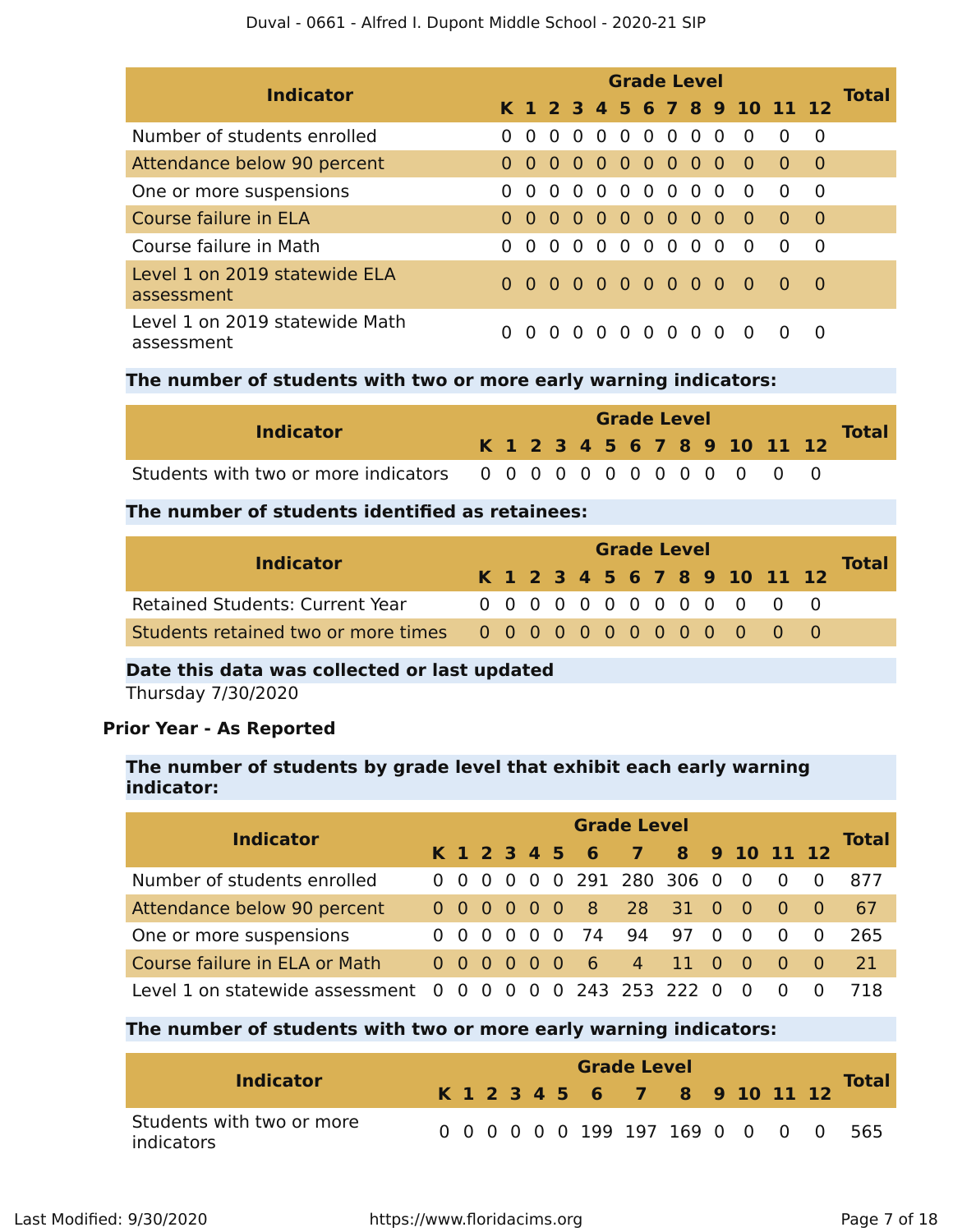#### **The number of students identified as retainees:**

| <b>Indicator</b>                                                    | <b>Grade Level</b> |  |  |  |  |  |                              |  |  |  |  |  |  |                                     |  |
|---------------------------------------------------------------------|--------------------|--|--|--|--|--|------------------------------|--|--|--|--|--|--|-------------------------------------|--|
|                                                                     |                    |  |  |  |  |  | K 1 2 3 4 5 6 7 8 9 10 11 12 |  |  |  |  |  |  | <b>Total</b>                        |  |
| Retained Students: Current Year 0 0 0 0 0 0 106 166 223 0 0 0 0 495 |                    |  |  |  |  |  |                              |  |  |  |  |  |  |                                     |  |
| Students retained two or more<br>times                              |                    |  |  |  |  |  |                              |  |  |  |  |  |  | 0 0 0 0 0 0 232 258 263 0 0 0 0 753 |  |

#### **Prior Year - Updated**

**The number of students by grade level that exhibit each early warning indicator:**

| <b>Indicator</b>                      |  | <b>Grade Level</b>                     |  |                   |  |  |               |                           |    |          |          |                |           |              |  |  |
|---------------------------------------|--|----------------------------------------|--|-------------------|--|--|---------------|---------------------------|----|----------|----------|----------------|-----------|--------------|--|--|
|                                       |  |                                        |  |                   |  |  | K 1 2 3 4 5 6 | 7 8 9 10 11 12            |    |          |          |                |           | <b>Total</b> |  |  |
| Number of students enrolled           |  |                                        |  |                   |  |  |               | 0 0 0 0 0 0 291 280 306 0 |    |          | - 0      | - 0            |           | 877          |  |  |
| Attendance below 90 percent           |  | $0\quad 0\quad 0\quad 0\quad 0\quad 0$ |  |                   |  |  |               | 8 28 31 0                 |    |          | <b>0</b> | $\bullet$ 0    | <u>_റ</u> | -67          |  |  |
| One or more suspensions               |  | 000                                    |  | $0\quad 0\quad 0$ |  |  | 74 94         |                           | 97 | $\Omega$ | - 0      | $\Omega$       | $\Omega$  | 265          |  |  |
| Course failure in ELA or Math         |  | $0000000$                              |  |                   |  |  |               | 6 4 11                    |    | - 0      | - 0      | $\overline{0}$ | - റ       | -21.         |  |  |
| Level 1 on statewide assessment 0 0 0 |  |                                        |  |                   |  |  |               | 0 0 0 243 253 222         |    | $\Omega$ |          |                |           |              |  |  |

#### **The number of students with two or more early warning indicators:**

| <b>Indicator</b>                        | <b>Grade Level</b> |  |  |  |  |  |                              |  |  |  |  |  |  |                                     |  |
|-----------------------------------------|--------------------|--|--|--|--|--|------------------------------|--|--|--|--|--|--|-------------------------------------|--|
|                                         |                    |  |  |  |  |  | K 1 2 3 4 5 6 7 8 9 10 11 12 |  |  |  |  |  |  | <b>Total</b>                        |  |
| Students with two or more<br>indicators |                    |  |  |  |  |  |                              |  |  |  |  |  |  | 0 0 0 0 0 0 199 197 169 0 0 0 0 565 |  |

#### **The number of students identified as retainees:**

| <b>Indicator</b>                                                    |  |  |  | <b>Grade Level</b>           |  |  |  |                                     |
|---------------------------------------------------------------------|--|--|--|------------------------------|--|--|--|-------------------------------------|
|                                                                     |  |  |  | K 1 2 3 4 5 6 7 8 9 10 11 12 |  |  |  | Total                               |
| Retained Students: Current Year 0 0 0 0 0 0 106 166 223 0 0 0 0 495 |  |  |  |                              |  |  |  |                                     |
| Students retained two or more<br>times                              |  |  |  |                              |  |  |  | 0 0 0 0 0 0 232 258 263 0 0 0 0 753 |

## **Part II: Needs Assessment/Analysis**

#### <span id="page-7-0"></span>**School Data**

Please note that the district and state averages shown here represent the averages for similar school types (elementary, middle, high school, or combination schools).

|                                   |               | 2019            |              | 2018          |                 |              |  |
|-----------------------------------|---------------|-----------------|--------------|---------------|-----------------|--------------|--|
| <b>School Grade Component</b>     | <b>School</b> | <b>District</b> | <b>State</b> | <b>School</b> | <b>District</b> | <b>State</b> |  |
| <b>ELA Achievement</b>            | 30%           | 43%             | 54%          | 33%           | 42%             | 53%          |  |
| <b>ELA Learning Gains</b>         | 44%           | 49%             | 54%          | 44%           | 47%             | 54%          |  |
| <b>ELA Lowest 25th Percentile</b> | 44%           | 45%             | 47%          | 37%           | 44%             | 47%          |  |
| Math Achievement                  | 41%           | 49%             | 58%          | 39%           | 46%             | 58%          |  |
| Math Learning Gains               | 47%           | 50%             | 57%          | 49%           | 50%             | 57%          |  |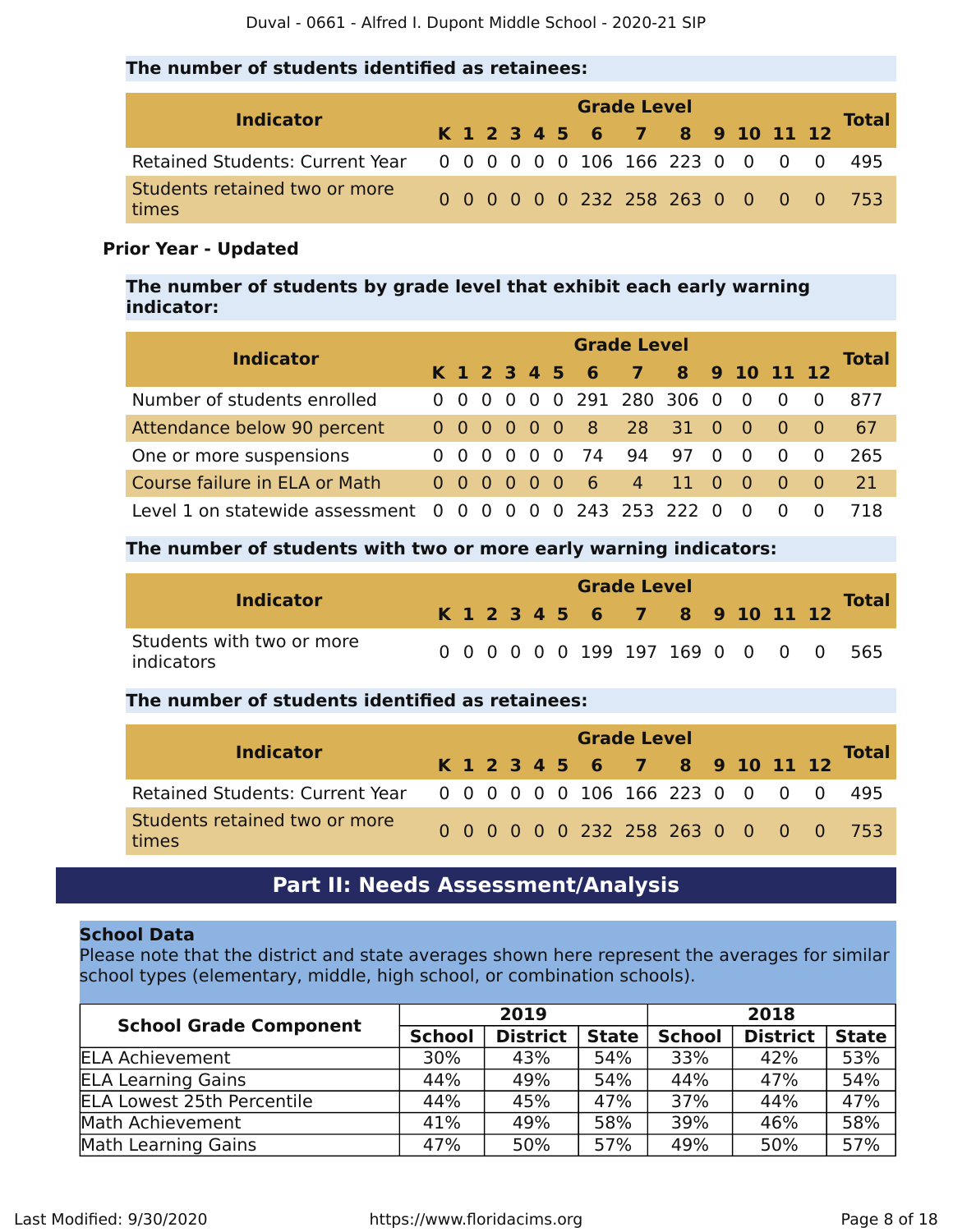| <b>School Grade Component</b> |               | 2019            |              | 2018          |                 |              |  |
|-------------------------------|---------------|-----------------|--------------|---------------|-----------------|--------------|--|
|                               | <b>School</b> | <b>District</b> | <b>State</b> | <b>School</b> | <b>District</b> | <b>State</b> |  |
| Math Lowest 25th Percentile   | 40%           | 47%             | 51%          | 39%           | 47%             | 51%          |  |
| Science Achievement           | 35%           | 44%             | 51%          | 38%           | 45%             | 52%          |  |
| Social Studies Achievement    | 60%           | 68%             | 72%          | 94%           | 82%             | 72%          |  |

|                  | <b>EWS Indicators as Input Earlier in the Survey</b> |       |  |
|------------------|------------------------------------------------------|-------|--|
| <b>Indicator</b> | <b>Grade Level (prior year reported)</b>             |       |  |
|                  |                                                      | Total |  |
|                  |                                                      |       |  |

#### **Grade Level Data**

**NOTE: This data is raw data and includes ALL students who tested at the school. This is not school grade data.**

|                          |      |               | <b>ELA</b>      |                                                 |              |                                              |
|--------------------------|------|---------------|-----------------|-------------------------------------------------|--------------|----------------------------------------------|
| Grade                    | Year | <b>School</b> | <b>District</b> | School-<br><b>District</b><br><b>Comparison</b> | <b>State</b> | School-<br><b>State</b><br><b>Comparison</b> |
| 06                       | 2019 | 25%           | 47%             | $-22%$                                          | 54%          | $-29%$                                       |
|                          | 2018 | 24%           | 44%             | $-20%$                                          | 52%          | $-28%$                                       |
| Same Grade Comparison    |      | $1\%$         |                 |                                                 |              |                                              |
| <b>Cohort Comparison</b> |      |               |                 |                                                 |              |                                              |
| 07                       | 2019 | 24%           | 44%             | $-20%$                                          | 52%          | $-28%$                                       |
|                          | 2018 | 29%           | 41%             | $-12%$                                          | 51%          | $-22%$                                       |
| Same Grade Comparison    |      | $-5%$         |                 |                                                 |              |                                              |
| <b>Cohort Comparison</b> |      | $0\%$         |                 |                                                 |              |                                              |
| 08                       | 2019 | 34%           | 49%             | $-15%$                                          | 56%          | $-22%$                                       |
|                          | 2018 | 38%           | 51%             | $-13%$                                          | 58%          | $-20%$                                       |
| Same Grade Comparison    |      | $-4%$         |                 |                                                 |              |                                              |
| <b>Cohort Comparison</b> |      | 5%            |                 |                                                 |              |                                              |

|                          |      |               | <b>MATH</b>     |                                                 |              |                                              |
|--------------------------|------|---------------|-----------------|-------------------------------------------------|--------------|----------------------------------------------|
| Grade                    | Year | <b>School</b> | <b>District</b> | School-<br><b>District</b><br><b>Comparison</b> | <b>State</b> | School-<br><b>State</b><br><b>Comparison</b> |
| 06                       | 2019 | 29%           | 51%             | $-22%$                                          | 55%          | $-26%$                                       |
|                          | 2018 | 28%           | 42%             | $-14%$                                          | 52%          | $-24%$                                       |
| Same Grade Comparison    |      | $1\%$         |                 |                                                 |              |                                              |
| <b>Cohort Comparison</b> |      |               |                 |                                                 |              |                                              |
| 07                       | 2019 | 40%           | 47%             | $-7%$                                           | 54%          | $-14%$                                       |
|                          | 2018 | 29%           | 50%             | $-21%$                                          | 54%          | $-25%$                                       |
| Same Grade Comparison    |      | 11%           |                 |                                                 |              |                                              |
| <b>Cohort Comparison</b> |      | 12%           |                 |                                                 |              |                                              |
| 08                       | 2019 | 30%           | 32%             | $-2%$                                           | 46%          | $-16%$                                       |
|                          | 2018 | 35%           | 31%             | 4%                                              | 45%          | $-10%$                                       |
| Same Grade Comparison    |      | $-5%$         |                 |                                                 |              |                                              |
| <b>Cohort Comparison</b> |      | $1\%$         |                 |                                                 |              |                                              |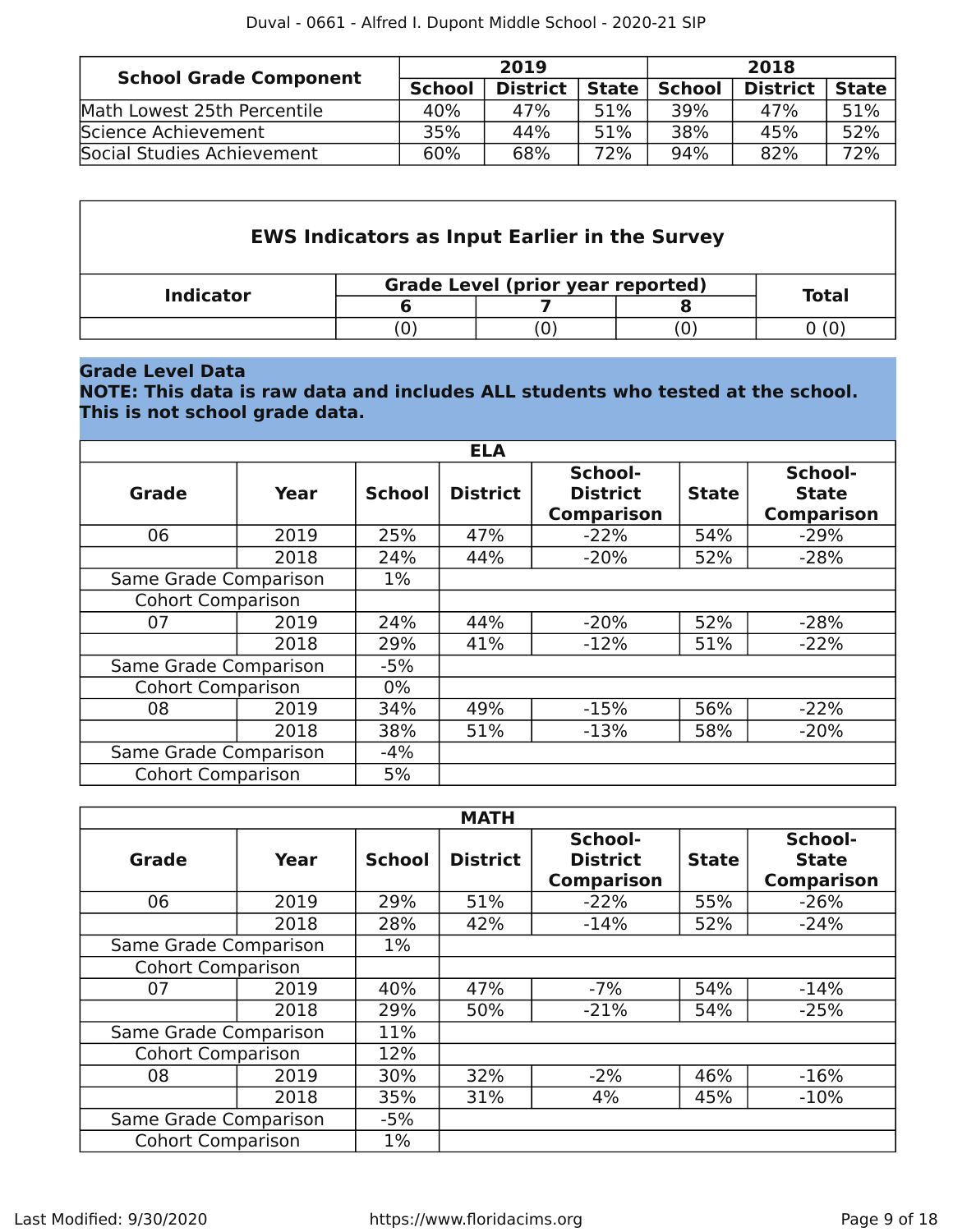|                          |                       |               | <b>SCIENCE</b>  |                                                 |              |                                              |
|--------------------------|-----------------------|---------------|-----------------|-------------------------------------------------|--------------|----------------------------------------------|
| Grade                    | Year                  | <b>School</b> | <b>District</b> | School-<br><b>District</b><br><b>Comparison</b> | <b>State</b> | School-<br><b>State</b><br><b>Comparison</b> |
| 08                       | 2019                  | 17%           | 40%             | $-23%$                                          | 48%          | $-31%$                                       |
|                          | 2018                  | 23%           | 44%             | $-21%$                                          | 50%          | $-27%$                                       |
|                          | Same Grade Comparison |               |                 |                                                 |              |                                              |
| <b>Cohort Comparison</b> |                       |               |                 |                                                 |              |                                              |

|             |               |                 | <b>BIOLOGY EOC</b>                               |              |                                               |
|-------------|---------------|-----------------|--------------------------------------------------|--------------|-----------------------------------------------|
| Year        | <b>School</b> | <b>District</b> | <b>School</b><br><b>Minus</b><br><b>District</b> | <b>State</b> | <b>School</b><br><b>Minus</b><br><b>State</b> |
| 2019        | 76%           | 67%             | 9%                                               | 67%          | 9%                                            |
| 2018        | 80%           | 63%             | 17%                                              | 65%          | 15%                                           |
|             | Compare       | $-4%$           |                                                  |              |                                               |
|             |               |                 | <b>CIVICS EOC</b>                                |              |                                               |
| <b>Year</b> | <b>School</b> | <b>District</b> | <b>School</b><br><b>Minus</b><br><b>District</b> | <b>State</b> | <b>School</b><br><b>Minus</b><br><b>State</b> |
| 2019        | 56%           | 69%             | $-13%$                                           | 71%          | $-15%$                                        |
| 2018        | 93%           | 84%             | 9%                                               | 71%          | 22%                                           |
|             | Compare       | $-37%$          |                                                  |              |                                               |
|             |               |                 | <b>HISTORY EOC</b>                               |              |                                               |
| Year        | <b>School</b> | <b>District</b> | <b>School</b><br><b>Minus</b><br><b>District</b> | <b>State</b> | <b>School</b><br><b>Minus</b><br><b>State</b> |
| 2019        |               |                 |                                                  |              |                                               |
| 2018        |               |                 |                                                  |              |                                               |
|             |               |                 | <b>ALGEBRA EOC</b>                               |              |                                               |
| Year        | <b>School</b> | <b>District</b> | <b>School</b><br><b>Minus</b><br><b>District</b> | <b>State</b> | <b>School</b><br><b>Minus</b><br><b>State</b> |
| 2019        | 63%           | 57%             | 6%                                               | 61%          | 2%                                            |
| 2018        | 75%           | 61%             | 14%                                              | 62%          | 13%                                           |
|             | Compare       | $-12%$          |                                                  |              |                                               |
|             |               |                 | <b>GEOMETRY EOC</b>                              |              |                                               |
| <b>Year</b> | <b>School</b> | <b>District</b> | <b>School</b><br><b>Minus</b><br><b>District</b> | <b>State</b> | <b>School</b><br><b>Minus</b><br><b>State</b> |
| 2019        | 71%           | 61%             | 10%                                              | 57%          | 14%                                           |
| 2018        | 0%            | 57%             | $-57%$                                           | 56%          | $-56%$                                        |
|             | Compare       | 71%             |                                                  |              |                                               |

# **Subgroup Data**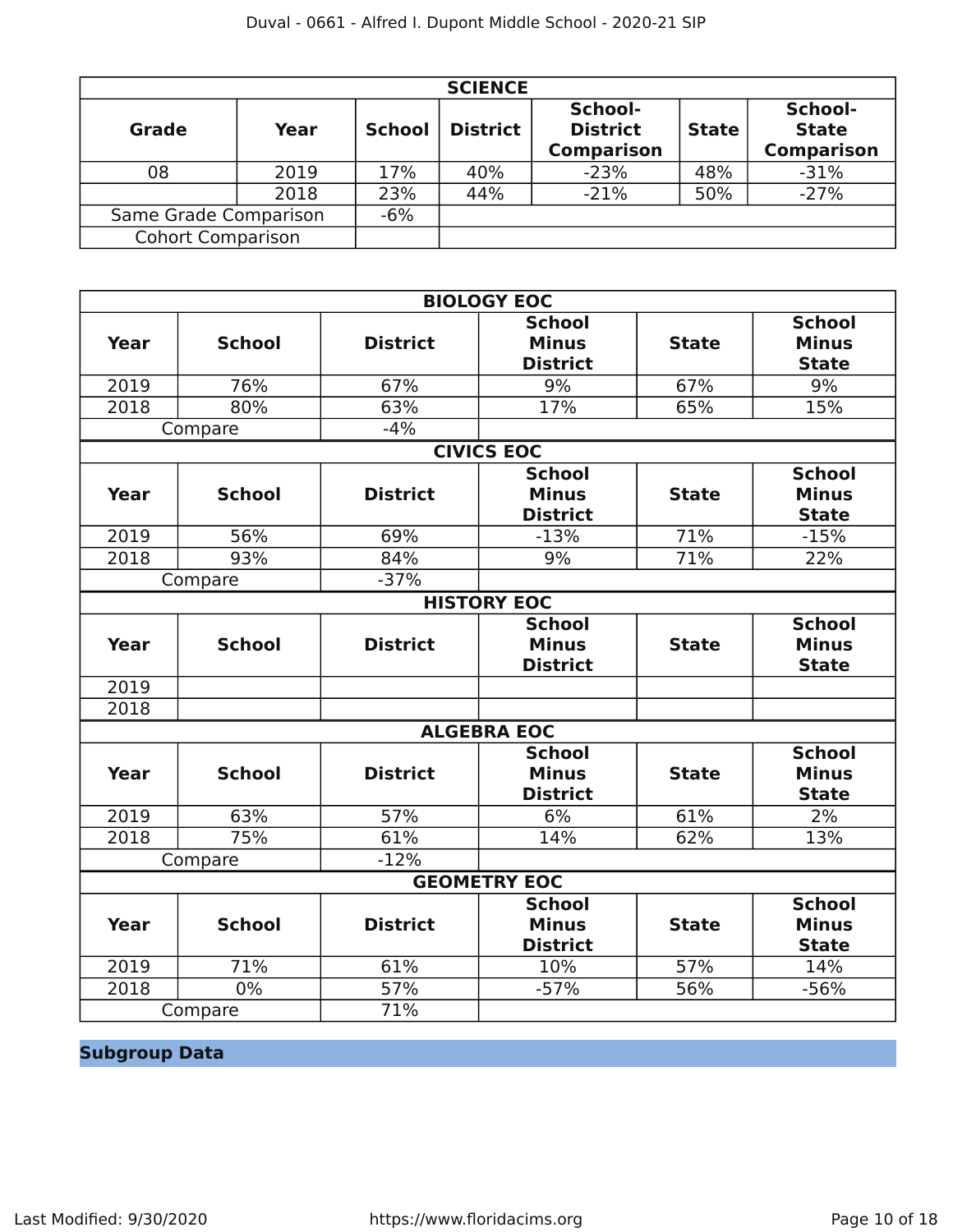|                  |                    |                  |                          | <b>2019 SCHOOL GRADE COMPONENTS BY SUBGROUPS</b> |                   |                           |             |                   |                     |              |                                          |
|------------------|--------------------|------------------|--------------------------|--------------------------------------------------|-------------------|---------------------------|-------------|-------------------|---------------------|--------------|------------------------------------------|
| <b>Subgroups</b> | <b>ELA</b><br>Ach. | <b>ELA</b><br>LG | <b>ELA</b><br>LG<br>L25% | <b>Math</b><br>Ach.                              | <b>Math</b><br>LG | <b>Math</b><br>LG<br>L25% | Sci<br>Ach. | <b>SS</b><br>Ach. | <b>MS</b><br>Accel. | Grad<br>Rate | C & C<br><b>Accel</b><br>2016-17 2016-17 |
| <b>SWD</b>       | 8                  | 36               | 40                       | 16                                               | 40                | 37                        | 10          | 33                |                     |              |                                          |
| ELL              | 14                 | 38               | 42                       | 33                                               | 43                | 42                        | 22          | 40                | 56                  |              |                                          |
| <b>ASN</b>       | 29                 | 45               | 42                       | 53                                               | 58                | 60                        | 38          | 67                |                     |              |                                          |
| <b>BLK</b>       | 26                 | 40               | 42                       | 31                                               | 44                | 40                        | 22          | 55                | 61                  |              |                                          |
| <b>HSP</b>       | 27                 | 42               | 44                       | 47                                               | 48                | 41                        | 37          | 54                | 67                  |              |                                          |
| <b>MUL</b>       | 45                 | 48               |                          | 42                                               | 36                | 10                        |             | 83                | 73                  |              |                                          |
| <b>WHT</b>       | 41                 | 57               | 45                       | 49                                               | 53                | 46                        | 53          | 70                | 71                  |              |                                          |
| <b>FRL</b>       | 29                 | 44               | 45                       | 39                                               | 46                | 42                        | 33          | 62                | 69                  |              |                                          |

|                  |                    |                  |                          | <b>2018 SCHOOL GRADE COMPONENTS BY SUBGROUPS</b> |                   |                           |             |            |                     |              |                                         |
|------------------|--------------------|------------------|--------------------------|--------------------------------------------------|-------------------|---------------------------|-------------|------------|---------------------|--------------|-----------------------------------------|
| <b>Subgroups</b> | <b>ELA</b><br>Ach. | <b>ELA</b><br>LG | <b>ELA</b><br>LG<br>.25% | <b>Math</b><br>Ach.                              | <b>Math</b><br>LG | <b>Math</b><br>LG<br>L25% | Sci<br>Ach. | SS<br>Ach. | <b>MS</b><br>Accel. | Grad<br>Rate | C & C<br><b>Accel</b><br>2015-162015-16 |
| <b>SWD</b>       | 14                 | 37               | 35                       | 26                                               | 42                | 27                        | 23          |            |                     |              |                                         |
| <b>ELL</b>       | 15                 | 39               | 35                       | 28                                               | 51                | 38                        | 25          | 80         | 36                  |              |                                         |
| <b>ASN</b>       | 28                 | 45               | 43                       | 40                                               | 53                | 45                        | 13          |            |                     |              |                                         |
| <b>BLK</b>       | 30                 | 40               | 36                       | 31                                               | 45                | 40                        | 31          | 100        | 61                  |              |                                         |
| <b>HSP</b>       | 30                 | 47               | 44                       | 38                                               | 53                | 35                        | 46          | 85         | 65                  |              |                                         |
| <b>MUL</b>       | 57                 | 59               |                          | 61                                               | 54                |                           | 50          |            | 60                  |              |                                         |
| <b>WHT</b>       | 40                 | 44               | 14                       | 51                                               | 47                | 32                        | 47          | 100        | 74                  |              |                                         |
| <b>FRL</b>       | 32                 | 44               | 37                       | 37                                               | 49                | 38                        | 36          | 96         | 62                  |              |                                         |

#### **ESSA Data**

This data has been updated for the 2018-19 school year as of 7/16/2019.

| <b>ESSA Federal Index</b>                                                       |                 |
|---------------------------------------------------------------------------------|-----------------|
| ESSA Category (TS&I or CS&I)                                                    | <b>TS&amp;I</b> |
| <b>OVERALL Federal Index - All Students</b>                                     | 45              |
| <b>OVERALL Federal Index Below 41% All Students</b>                             | <b>NO</b>       |
| Total Number of Subgroups Missing the Target                                    | 3               |
| Progress of English Language Learners in Achieving English Language Proficiency | 39              |
| <b>Total Points Earned for the Federal Index</b>                                | 447             |
| Total Components for the Federal Index                                          | 10              |
| <b>Percent Tested</b>                                                           | 98%             |
| <b>Subgroup Data</b>                                                            |                 |
| <b>Students With Disabilities</b>                                               |                 |
| Federal Index - Students With Disabilities                                      | 28              |
| Students With Disabilities Subgroup Below 41% in the Current Year?              | <b>YES</b>      |
| Number of Consecutive Years Students With Disabilities Subgroup Below 32%       | 2               |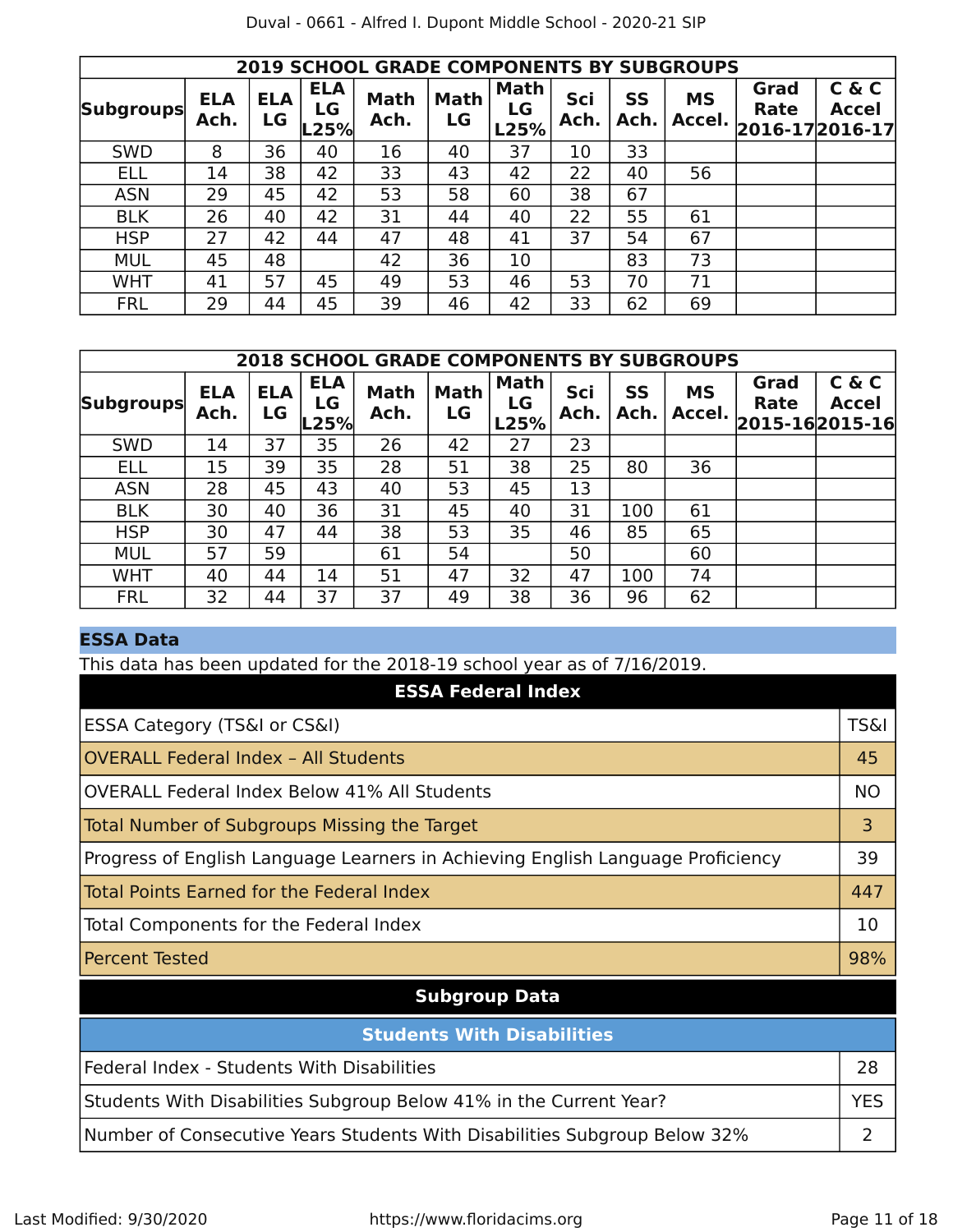| <b>English Language Learners</b>                                               |             |
|--------------------------------------------------------------------------------|-------------|
| Federal Index - English Language Learners                                      | 37          |
| English Language Learners Subgroup Below 41% in the Current Year?              | <b>YES</b>  |
| Number of Consecutive Years English Language Learners Subgroup Below 32%       | 0           |
| <b>Asian Students</b>                                                          |             |
| Federal Index - Asian Students                                                 | 48          |
| Asian Students Subgroup Below 41% in the Current Year?                         | <b>NO</b>   |
| Number of Consecutive Years Asian Students Subgroup Below 32%                  | $\mathbf 0$ |
| <b>Black/African American Students</b>                                         |             |
| Federal Index - Black/African American Students                                | 39          |
| Black/African American Students Subgroup Below 41% in the Current Year?        | <b>YES</b>  |
| Number of Consecutive Years Black/African American Students Subgroup Below 32% | 0           |
| <b>Hispanic Students</b>                                                       |             |
| Federal Index - Hispanic Students                                              | 45          |
| Hispanic Students Subgroup Below 41% in the Current Year?                      | <b>NO</b>   |
| Number of Consecutive Years Hispanic Students Subgroup Below 32%               | 0           |
|                                                                                |             |
| <b>Multiracial Students</b>                                                    |             |
| Federal Index - Multiracial Students                                           | 48          |
| Multiracial Students Subgroup Below 41% in the Current Year?                   | NO.         |
| Number of Consecutive Years Multiracial Students Subgroup Below 32%            | 0           |
| <b>Native American Students</b>                                                |             |
| Federal Index - Native American Students                                       |             |
| Native American Students Subgroup Below 41% in the Current Year?               | N/A         |
| Number of Consecutive Years Native American Students Subgroup Below 32%        | 0           |
| <b>Pacific Islander Students</b>                                               |             |
| Federal Index - Pacific Islander Students                                      |             |
| Pacific Islander Students Subgroup Below 41% in the Current Year?              | N/A         |
| Number of Consecutive Years Pacific Islander Students Subgroup Below 32%       | 0           |
| <b>White Students</b>                                                          |             |
| Federal Index - White Students                                                 | 54          |
| White Students Subgroup Below 41% in the Current Year?                         | <b>NO</b>   |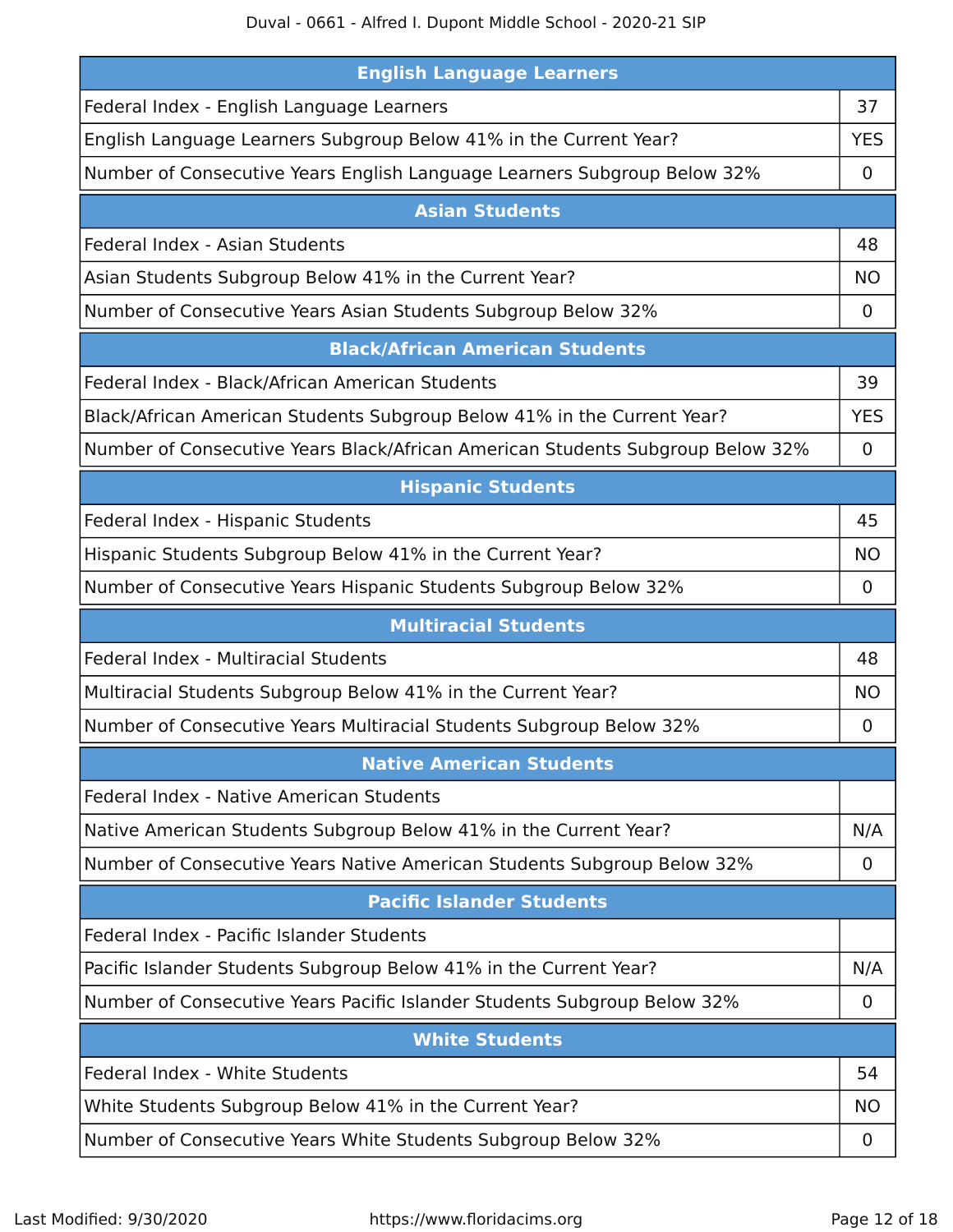| <b>Economically Disadvantaged Students</b>                                            |           |  |  |
|---------------------------------------------------------------------------------------|-----------|--|--|
| Federal Index - Economically Disadvantaged Students                                   | 45        |  |  |
| Economically Disadvantaged Students Subgroup Below 41% in the Current Year?           | <b>NO</b> |  |  |
| Number of Consecutive Years Economically Disadvantaged Students Subgroup Below<br>32% |           |  |  |

#### **Analysis**

#### **Data Reflection**

Answer the following reflection prompts after examining any/all relevant school data sources (see guide for examples for relevant data sources).

#### **Which data component showed the lowest performance? Explain the contributing factor(s) to last year's low performance and discuss any trends**

The lowest area of performance is Science which shows 17% proficiency. The overall score reflects the Biology proficiency rate which boosted the Science score to 35%.

Students are not performing well on the Comprehensive Science 3 assessment due to their low reading levels and difficulty retaining information from Comprehensive Science 1 and 2 which is necessary for mastery on the assessment.

#### **Which data component showed the greatest decline from the prior year? Explain the factor(s) that contributed to this decline**

Social Studies (Civics) showed the biggest decline from the previous year. Many students enrolled in Civics experience difficulty with reading complex texts and had a lower average lexile than the previous year's students.

#### **Which data component had the greatest gap when compared to the state average? Explain the factor(s) that contributed to this gap and any trends**

The greatest gap is in reading proficiency. Our school has a large ELL population and many students are now exiting the two year developmental reading and English Language Arts sheltered program and are not be ready to grapple with the complex texts and grade level standards. Our ELL students showed 67% proficiency on the WIDA assessment and are making overall learning gains.

#### **Which data component showed the most improvement? What new actions did your school take in this area?**

The greatest improvement was with the lowest performing quartile in reading which showed 7% growth from the previous year. We provided more intervention services through small-group pull out sessions versus previous years when we implemented small group within the classroom setting.

#### **Reflecting on the EWS data from Part I (D), identify one or two potential areas of concern?**

Out of School Suspensions rates were high (29% as measured against the whole school population). We have purchased an additional Dean of Students to help provide more intervention services and Restorative Justice opportunities to our students.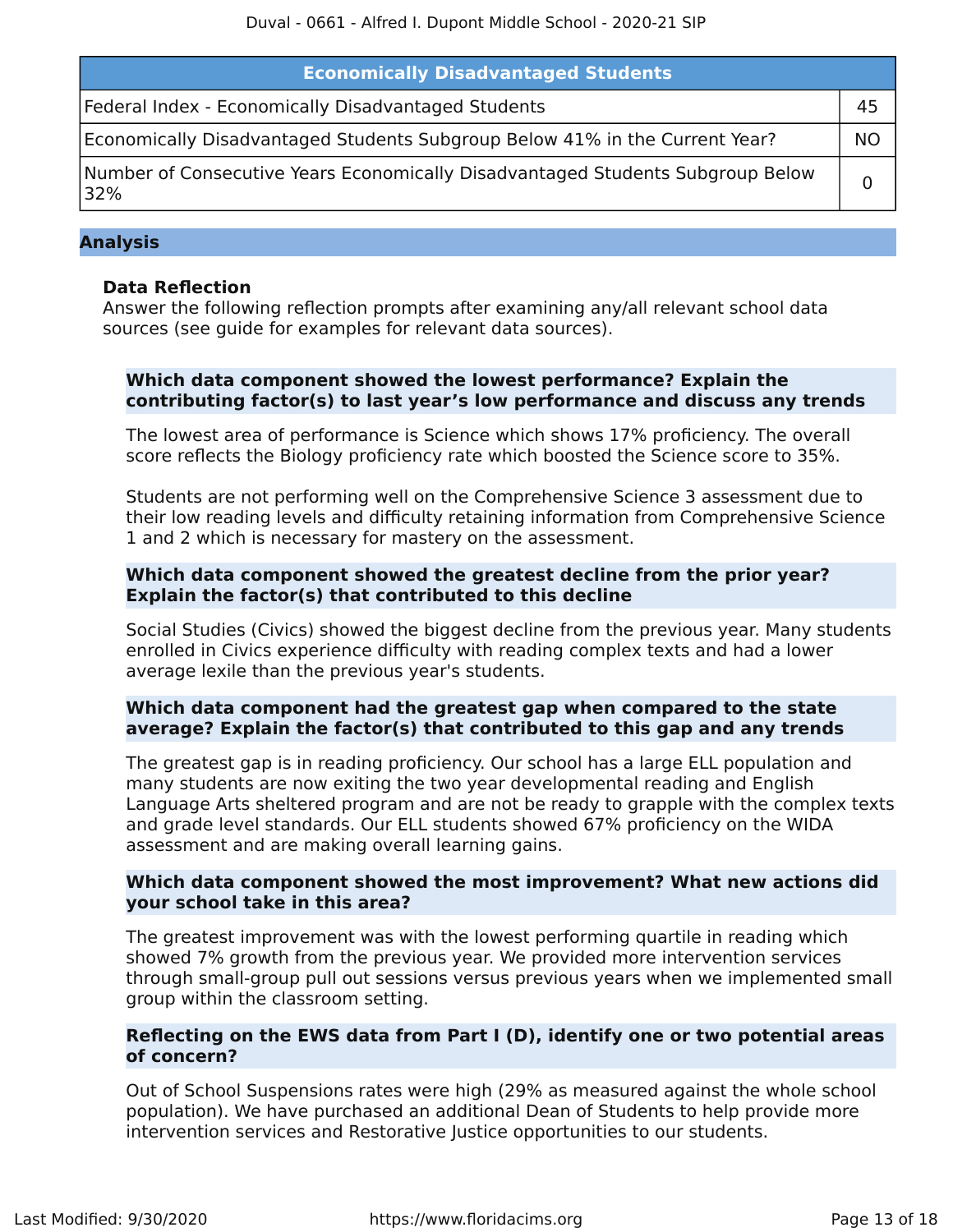#### **Rank your highest priorities (maximum of 5) for schoolwide improvement in the upcoming school year**

- 1. Focus on standards based instruction and assessment
- 2. Create and develop a culturally responsive classrooms
- 3. Establish school-wide norms that promote collective accountability

4. Develop teacher capacity in standards based instruction through consistent and relevant PLC

5. Engage the learning community through meaningful opportunities

#### **Part III: Planning for Improvement**

#### <span id="page-13-0"></span>**Areas of Focus:**

**#1. -- Select below -- specifically relating to**

**Area of Focus Description and Rationale:**

**Measureable Outcome:**

**Person responsible for monitoring outcome:** [no one identified]

**Evidence-based Strategy:**

**Rationale for Evidence-based Strategy:**

**Action Steps to Implement**

**No action steps were entered for this area of focus**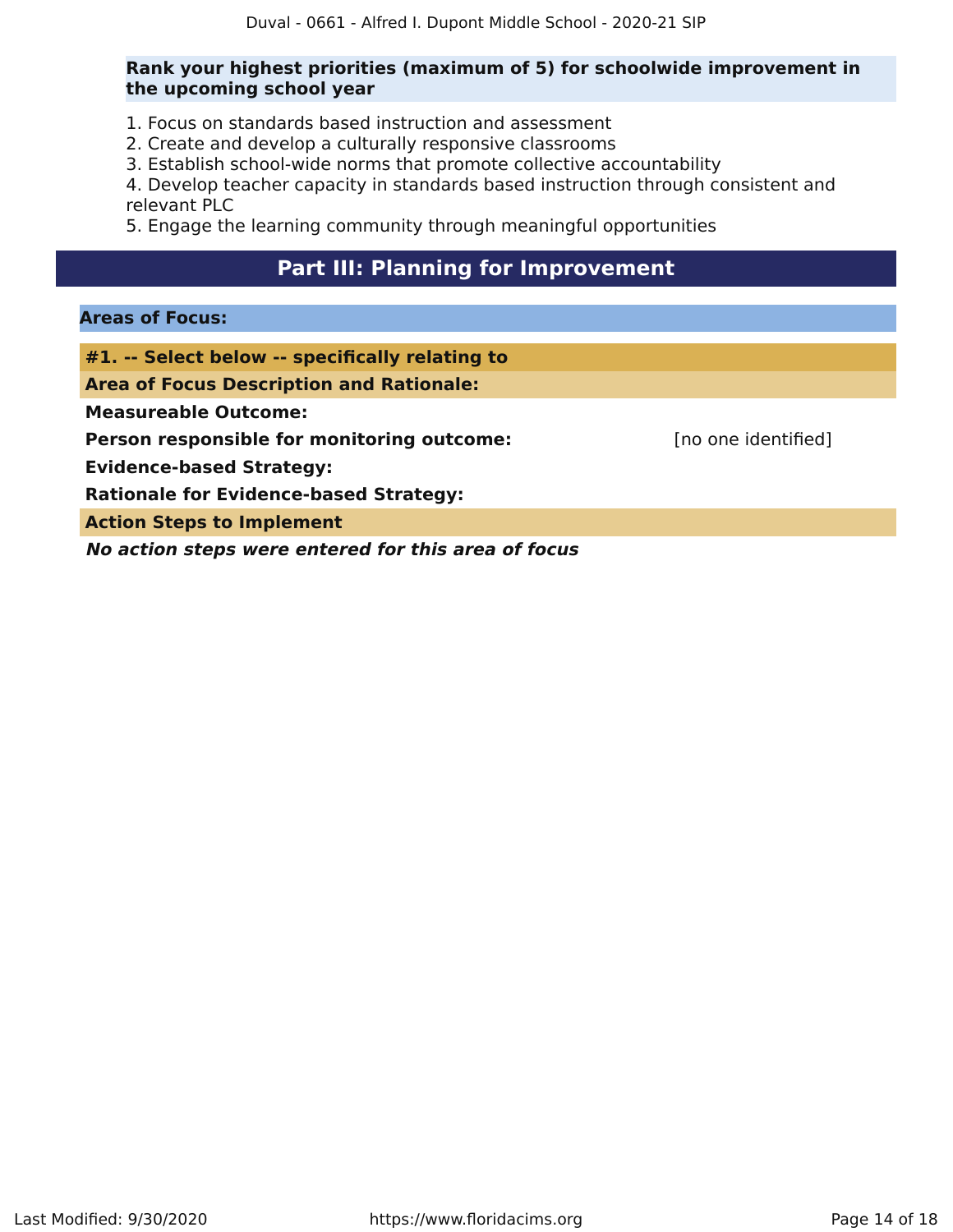#### **#2. Instructional Practice specifically relating to Standards-aligned Instruction**

| <b>Area of</b><br><b>Focus</b><br><b>Description</b><br>and<br><b>Rationale:</b> | Aligned observations (the observed instruction, tasks, and assessments that<br>are aligned to grade-level standards) is the area of focus for our learning<br>community. Data from the 2019-2020 standards-based walkthroughs, showed<br>that although teachers were provided professional development and<br>observational feedback on how to plan and deliver standards-based<br>instruction, they still lacked a thorough understanding of every component<br>required for student mastery.                                      |
|----------------------------------------------------------------------------------|-------------------------------------------------------------------------------------------------------------------------------------------------------------------------------------------------------------------------------------------------------------------------------------------------------------------------------------------------------------------------------------------------------------------------------------------------------------------------------------------------------------------------------------|
| <b>Measureable</b><br><b>Outcome:</b>                                            | Teachers will submit their completed standards walkthrough template (SWT)<br>after each common planning session. We will utilize aligned tasks and<br>common assessment data as well as the submitted SWT documents to<br>measure specific outcomes. Administrators will follow up with teachers on<br>their submitted documents and discuss walkthrough trend data as collected<br>via the standards walkthrough tool. Our goal is to reach good on the<br>standards-based school continuum by mid-year and strong by end of year. |
| <b>Person</b><br>responsible<br>for<br>monitoring<br>outcome:                    | Marilyn Barnwell (barnwellm@duvalschools.org)                                                                                                                                                                                                                                                                                                                                                                                                                                                                                       |
| <b>Evidence-</b><br>based<br><b>Strategy:</b>                                    | The standards walkthrough tool will be used in all classroom observations to<br>capture the alignment of tasks and assessments to the standards for all<br>content areas.                                                                                                                                                                                                                                                                                                                                                           |
| <b>Rationale</b><br>for<br><b>Evidence-</b><br>based<br><b>Strategy:</b>         | The standards walkthrough tool ensures that both calibration and consistent<br>implementation and monitoring of standards-based instructional practices<br>are evident. Utilization of the tool will show if lessons reach the demands,<br>depth, and scope of standard and it provides evidence that students are<br>exposed to and are able to master on grade-level requirements.                                                                                                                                                |

#### **Action Steps to Implement**

Retrain teachers on using the standards based analysis template and corresponding framework.

Title I funds will be used to provide additional core subject area teachers (Science, Reading, and Foreign Language) for providing students with more individualized support and small group instruction.

Title I funds will be used to purchase additional classroom supplies and materials for teacher/ student use in improving student achievement.

Title I funds will be utilized to fund 2 foreign langauge teachers who will provide comprehension strategies emphasized through the study of world language.

#### **Person Responsible** Marilyn Barnwell (barnwellm@duvalschools.org)

Allow opportunities through common planning for teachers to use the standards creation document and framework to create lessons, assessments, and aligned tasks. Teachers will have an opportunity to work on a problem of practice within their classrooms/content area.

**Person Responsible** Marilyn Barnwell (barnwellm@duvalschools.org)

The administrative team will engage in action learning focused on improving "aligned observations" using case studies, observations and student assessment data to develop culturally responsive instructional practices that align to standards - based instruction.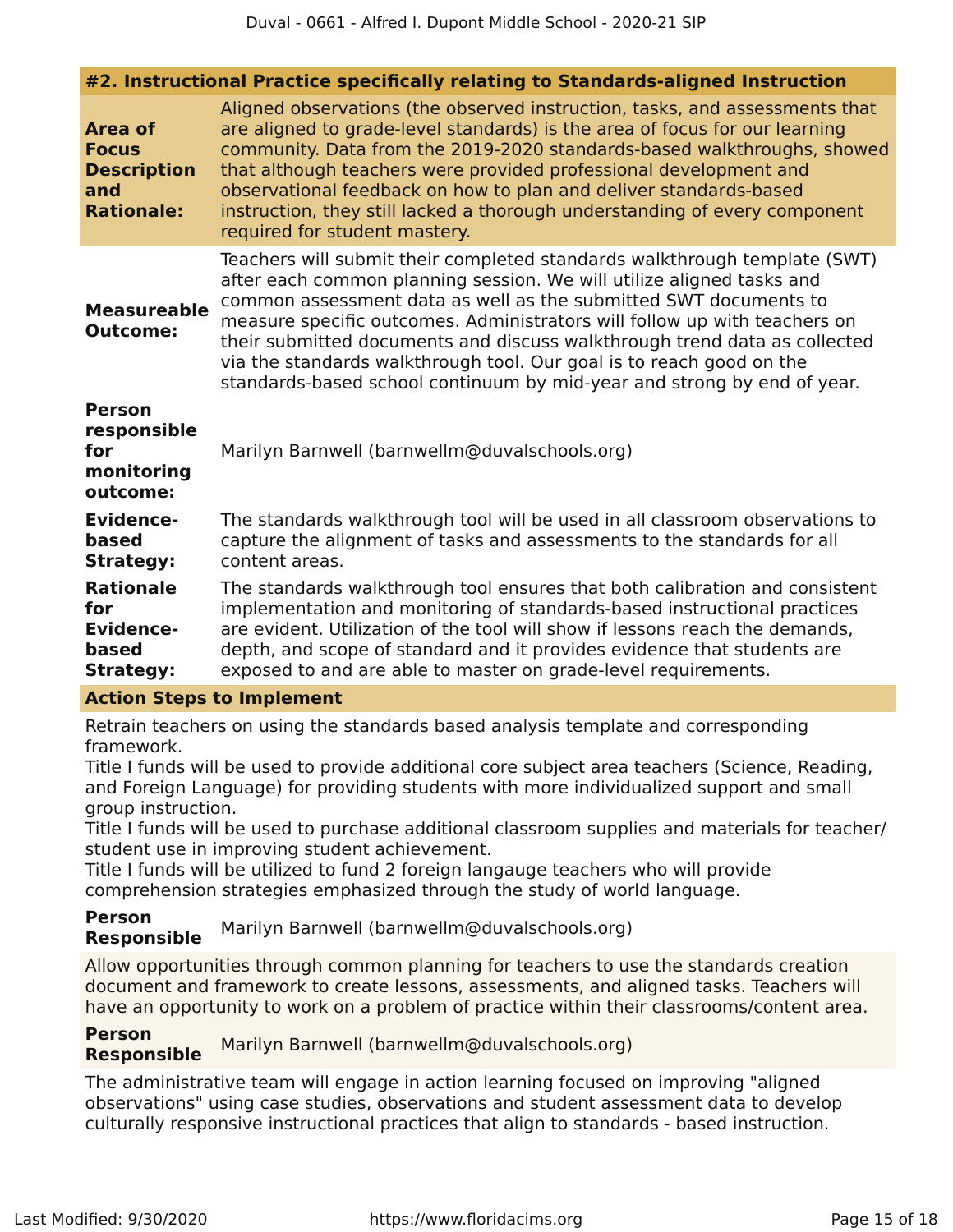#### **Person Responsible** Marilyn Barnwell (barnwellm@duvalschools.org)

| and Supports                                                              | #3. Culture & Environment specifically relating to Positive Behavior Intervention                                                                                                                                                                                                                                   |  |  |  |
|---------------------------------------------------------------------------|---------------------------------------------------------------------------------------------------------------------------------------------------------------------------------------------------------------------------------------------------------------------------------------------------------------------|--|--|--|
| Area of<br><b>Focus</b><br><b>Description</b><br>and<br><b>Rationale:</b> | If we establish school-wide norms that promote collective accountability then<br>we will create a positive school culture. Improve school culture through both<br>individual and collective accountability - sharing of data and best practices<br>through dialogue, presentation and learning communities.         |  |  |  |
| <b>Measureable</b><br><b>Outcome:</b>                                     | School-wide suspension data will be monitored with a specific focus on<br>students with disabilities and minority students. School Counselor contact<br>logs will be monitored to identify the range of services needed/provided to<br>students. Monitor restorative practice logs.                                 |  |  |  |
| <b>Person</b><br>responsible<br>for<br>monitoring<br>outcome:             | Marilyn Barnwell (barnwellm@duvalschools.org)                                                                                                                                                                                                                                                                       |  |  |  |
| <b>Evidence-</b><br>based<br><b>Strategy:</b>                             | We will implement a comprehensive Positive Behavior Intervention Program<br>(PBIS) which will include input from faculty, staff, students, and parents. We<br>will host a total of 8 Parent and Family Engagement activities to support our<br>goal of creating a more supportive environment for all stakeholders. |  |  |  |
| <b>Rationale</b><br>for<br><b>Evidence-</b><br>based<br><b>Strategy:</b>  | Effective school-wide positive behavior plans have shown to reduce code of<br>conduct violations.                                                                                                                                                                                                                   |  |  |  |
|                                                                           | <b>Action Steps to Implement</b>                                                                                                                                                                                                                                                                                    |  |  |  |

- 1. Develop Restorative Justice Program
- 2. Create PBIS plan.
- 3. Post school-wide behavior and academic expectations.
- 4. Conduct monthly review of discipline/academic data.
- 5. Engage parents through PTSA and School Advisory Council
- 6. Title I funds will be used to provide an additional dean position to promote student engagement in the classroom.

**Person Responsible** Marilyn Barnwell (barnwellm@duvalschools.org)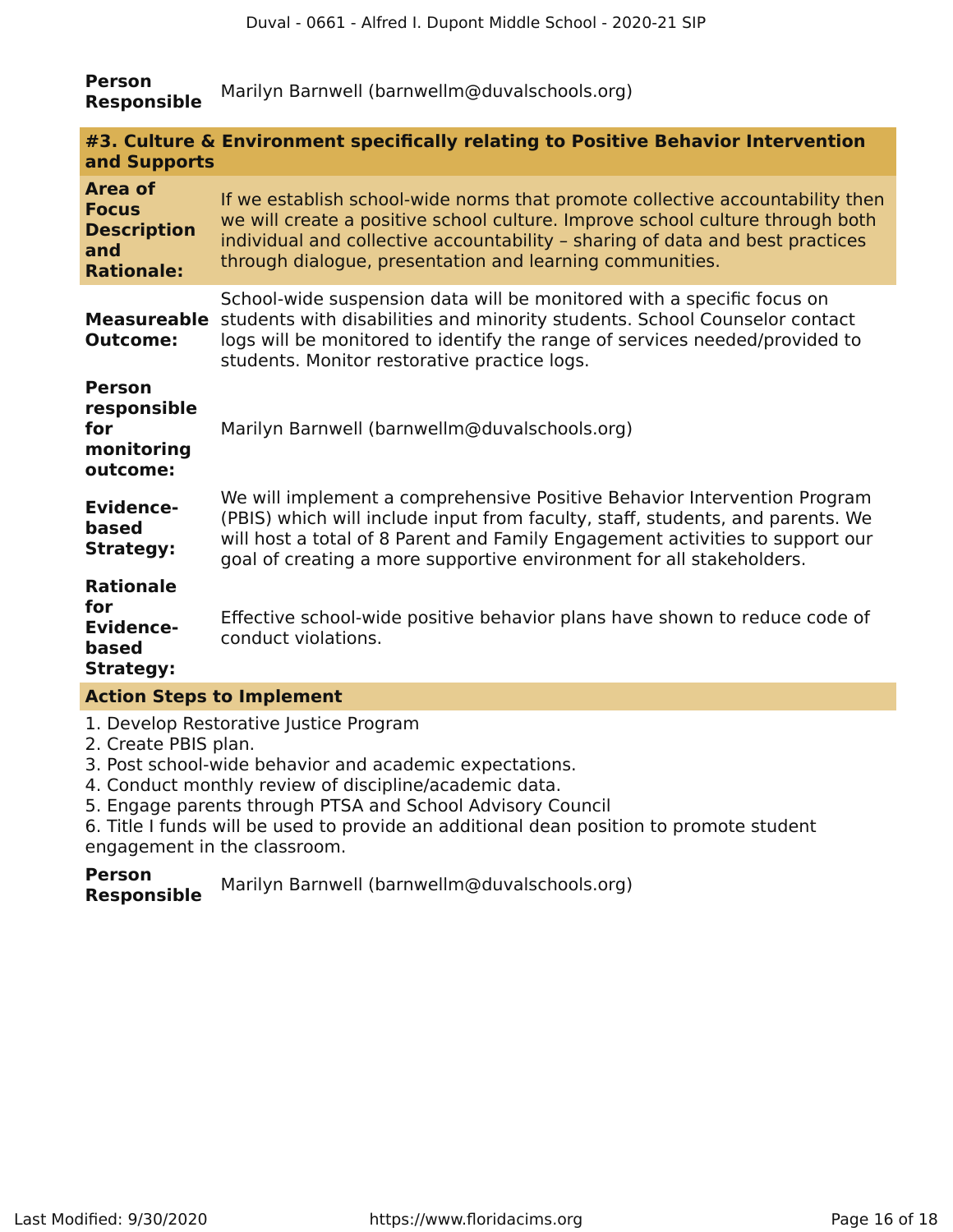**#4. Leadership specifically relating to Specific Teacher Feedback**

|                                                                                  | I ECUACIJINA SPOCINCANT I CRICINA CO SPOCINC TOUCHOL I COUNC                                                                                                                                                                                                                                                                                                                                                                                                                                                                                                                                          |
|----------------------------------------------------------------------------------|-------------------------------------------------------------------------------------------------------------------------------------------------------------------------------------------------------------------------------------------------------------------------------------------------------------------------------------------------------------------------------------------------------------------------------------------------------------------------------------------------------------------------------------------------------------------------------------------------------|
| <b>Area of</b><br><b>Focus</b><br><b>Description</b><br>and<br><b>Rationale:</b> | Improve teaching practices and academic discourse for equitable student<br>outcomes through culturally responsive classroom practices embedded with<br>an immediate and meaningful feedback cycle that aligns with rigorous<br>standards- based instructional practices.<br>The process of providing systemic and ongoing feedback will help deepen<br>standards- aligned instructional knowledge, skill and foster teacher<br>efficacy. Creating a system that allows for consistent observations with<br>actionable feedback to teachers will improve equitable classroom practices<br>school wide. |
| <b>Measureable</b><br><b>Outcome:</b>                                            | Outcomes will be measured using data from the standards walkthrough tool<br>and observation data using the Danielson framework (Domains 1 and 3).                                                                                                                                                                                                                                                                                                                                                                                                                                                     |
| <b>Person</b><br>responsible<br>for<br>monitoring<br>outcome:                    | Marilyn Barnwell (barnwellm@duvalschools.org)                                                                                                                                                                                                                                                                                                                                                                                                                                                                                                                                                         |
| <b>Evidence-</b><br>based<br><b>Strategy:</b>                                    | Provide coaching and modeling for teachers through coaching cycle with<br>opportunities for reflection and shift instructional practices to meet the needs<br>of diverse students through aligned standards based instruction.<br>Create and utilize model classrooms and case study processes to help shift<br>teacher perceptions on student learning and access to learning experiences.                                                                                                                                                                                                           |
| <b>Rationale</b><br>for<br><b>Evidence-</b><br>based<br><b>Strategy:</b>         | As leadership team to improve knowledge, skill and efficacy in observing and<br>conferring about equitable classroom practices school wide with teachers<br>using a standards- based aligned instructional tools.                                                                                                                                                                                                                                                                                                                                                                                     |
| <b>Action Steps to Implement</b>                                                 |                                                                                                                                                                                                                                                                                                                                                                                                                                                                                                                                                                                                       |
|                                                                                  | 1. Develop teacher leadership profile through reflection and feedback<br>2. Astian Lagunina Ductast in sellaboughten with LINE.                                                                                                                                                                                                                                                                                                                                                                                                                                                                       |

- 2. Action Learning Project in collaboration with UNF
- 3. Provide framework for problem of practice to be utilized throughout the year for reflection.

**Person Responsible** [no one identified]

#### **Additional Schoolwide Improvement Priorities**

After choosing your Area(s) of Focus, explain how you will address the remaining schoolwide improvement priorities.

<span id="page-16-0"></span>**Through the standards-based walkthroughs, informal/formal observations, and implementation and monitoring of new PBIS protocols, we will analyze trends and initiate action steps for improvement.**

### **Part IV: Positive Culture & Environment**